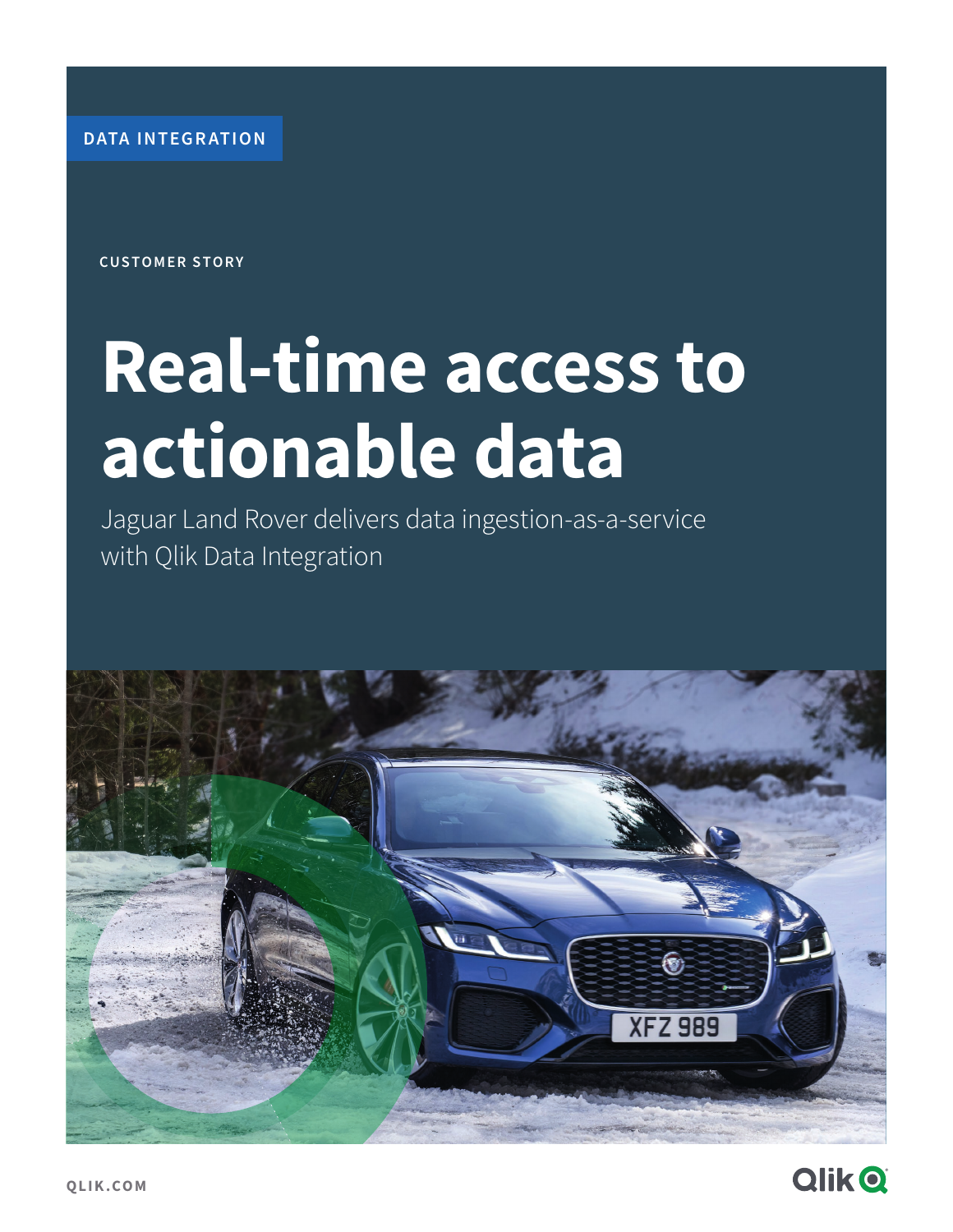



"We need to have the data available to be able to quickly answer challenges when they arise. Qlik was the only solution that could provide breadth of coverage on all the key systems within JLR's estate."

Michael Cockbill, Technical Product Manager, Jaguar Land Rover

# **Complex and time-consuming data access**

In 2020, Jaguar Land Rover sold 425,974 vehicles in 127 countries but, despite its size and success, the company still needs to effectively navigate the challenges that many organizations face today.

Covid disrupted many supply chains, global chip shortages threaten to impact production and the need for digital transformation brings increasing demands. In the automotive industry, the pace to produce electric vehicles quickens.

To meet these demands, JLR must quickly make the right critical decisions and that requires constant access to actionable, real-time data.

Previously, obtaining this data was a difficult, manual and time-consuming process. Valuable data was locked inside mission-critical systems, both on-premises and in the cloud, including within SAP applications, mainframes and manufacturing systems. JLR has a broad and complex data landscape with lots of different database source systems and, due to the company's history of acquiring different organizations, a wide variety of legacy systems.

Traditional ETL tools, such as SAP BODS, were used for batch extraction and citizen developers created various ways to extract and download data from 1,500 applications, more than 180 of them being 15 to 20 years old. Information had to be pulled at least once a day from more than 1,000 of these applications and on an hourly basis from another 350 sources.

With increasing demands across the business for more data, a better, faster solution was needed.

## **Solution Overview**

#### **Customer Name**

Jaguar Land Rover

**Industry**  Manufacturing

**Geography**  UK

**Function**  Finance, IT, Sales, Supply Chain Management

### **Business Value Driver**

New Business Opportunities, Reimagined Processes

#### **Challenges**

- Need for swift, critical decision-making to answer market challenges
- Constant access to actionable, real-time data
- Ability to mine a wide variety of data sources

#### **Solution**

Jaguar Land Rover has adopted DataOps methodologies, created a data lake and implemented Qlik Replicate to feed data into the lake. It is also looking to expand its use of other solutions within the Qlik Data Integration and Data Analytics platform.

#### **Results**

- Ingestion-as-a-service capability for use throughout the business
- Exposes SAP data in external facing JLR websites for different countries
- Quick response to the regulatory demands of global markets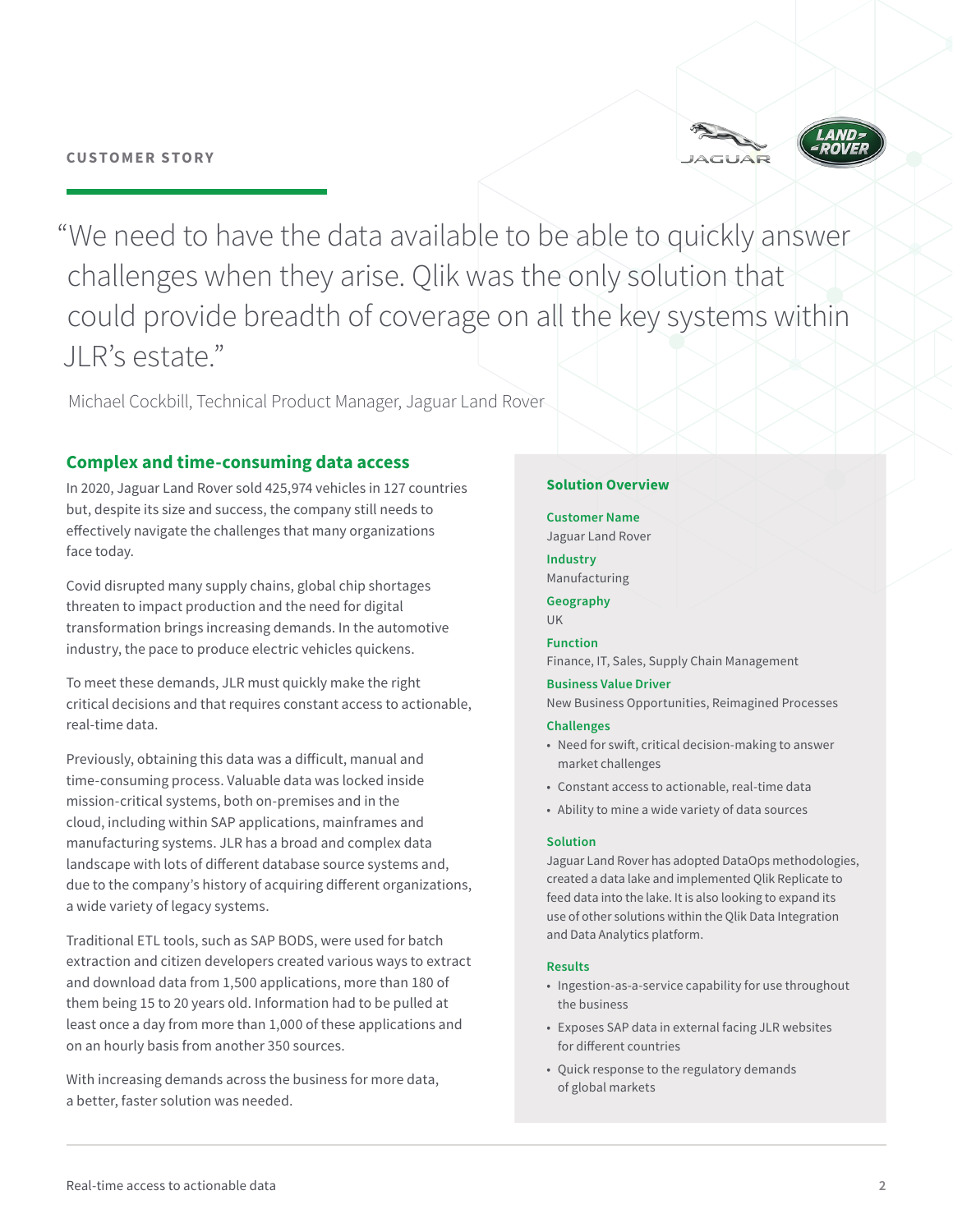# **DataOps accelerates delivery of real-time data**

JLR's enterprise data team's strategy was to use change data capture replication to fill its data lake. After evaluations, JLR decided that Qlik Replicate, part of the Qlik Data Integration platform, was the most efficient way to transfer data to various storage layers in the lake.

"We had deployed the data lake but we needed a way of onboarding more data, faster," says JLR's Technical Product Manager, Michael Cockbill. "Qlik was the only solution that could provide breadth of coverage on all the key systems within JLR's estate."

JLR's enterprise data team is actively adopting DataOps methodologies which have helped to structure the company's replicate environments and build further automation through infrastructure-as-code. This means the team can automate all its replication builds internally, cutting the delay and cost of relying on external system integrators. Setting up and deploying a typical replication project is now largely a push-button exercise that can be ready to start within 15 minutes.

One aim is to mature replication builds further so that any changes to replication tasks can be done through a standard support ticket rather than as a full IT project.

# **Local data team supports a global business**

The JLR enterprise data team consists of nine people, five of which are dedicated to Qlik Replicate. "We're able to achieve a lot with a small team in a short space of time," says Cockbill. The team initially built the data lake to support analytics but it is continuingly evolving to support many other use cases.

"One thing we have been able to do with Qlik Replicate that we couldn't easily do before is to feed data into different storage layers in the data lake in parallel, some which support analytics and some of which are consumed by the enterprise API platform which supports external facing JLR websites in different countries," explains Cockbill.

As a direct result, JLR can now quickly respond to the regulatory demands of global markets by exposing SAP data through these external websites in near real-time. One example is to meet SLAs with the North American Highways Agency which requires on-demand access to warranty safety recall information as part of the license to operate in the country.

Another example is the way JLR drastically cut the time taken to submit and provide accurate UK VAT submissions from the vast amount of data in its global SAP systems. The tax team used to spend many hours and days manually downloading data from SAP ECC sources to support submissions. Now staff can consume and analyze all required data within minutes.

Cockbill also praises Qlik's Professional Services and Customer Success teams: "We have had great experiences in all the time we have been working with Qlik," he says. "Even from before doing business with the company, all the way through to implementation, beta testing new endpoints, to how the teams have responded to critical incidents has been excellent. Other IT vendors who I've dealt with, while they provide a great service, don't seem to have the same depth of experience with their products as Qlik's people."

The data lake currently holds two petabytes of data and comes from three primary ingest methods, IoT/event streaming platform, traditional ETL batch ingestion and Qlik Replicate CDC streaming RDBMS and mainframe systems. JLR's enterprise data team is also managing replication to an AWS RDS instance in China.

Looking to the future, having now built the raw data layer, in addition to plans of addressing global replication tasks and adding other endpoints such as Salesforce and Kafka with Qlik Replicate, JLR is also very keen to explore expanding the use of other solutions in the Qlik Data Integration platform, such as creating ready-for-consumption business layers in the data lake using Qlik Compose. Also under consideration is Qlik Data Catalog.